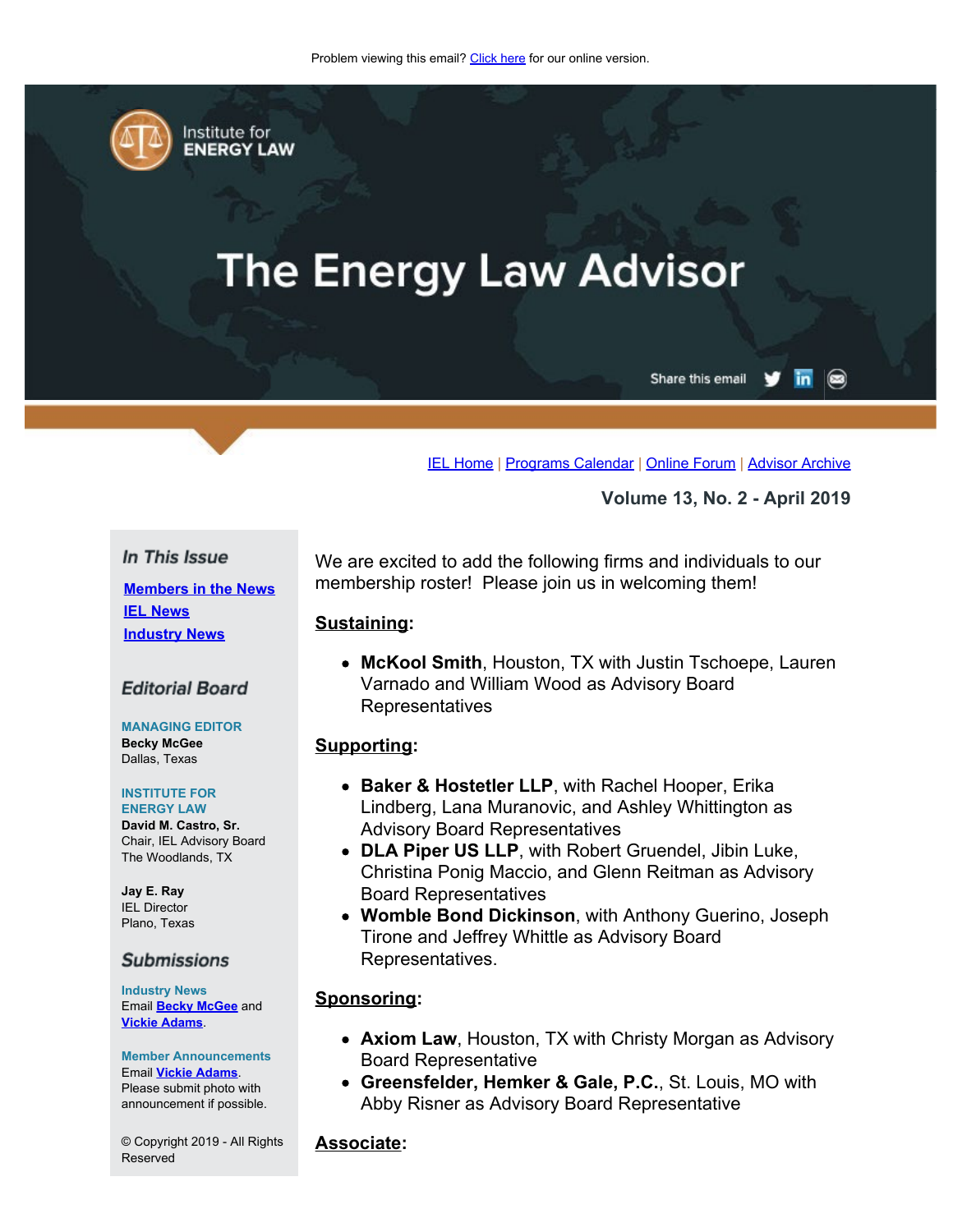- **Dan G. Blake**, Blake & Smith, Houston, TX
- **Tracy D. Brooks**, XRI Holdings, LLC, Midland, TX
- **Laura K. Brunasso**, Humble, TX
- **Adam Dempsey**, Marathon Oil Corporation, Houston, TX
- **Murray A. Greene**, Houston, TX
- **Daniel Katter**, Fordham Law School, Brooklyn, NY
- **Patrick Okonjo**, Okonjo, Odiawa & Ebie, Lagos, Nigeria
- **Teresa Smith**, Blake & Smith, Houston, TX
- **Brett A. Snyder**, Blank Rome LLP, Washington D.C.

## **Academic / Government / Non-Profit:**

**Coalition for Renewable Natural Gas**, Sacramento, CA with David Cox as Advisory Board Representative

## **Young Energy Professional Members:**

- **Maria Carmona**, South Texas College of Law Houston, Houston, TX
- **Nathan Chubb**, Baker Botts L.L.P., Washington, D.C.
- **Garreth DeVoe**, Galloway Johnson Tompkins Burr & Smith, Houston, TX
- **Edward Duhé Jr.**, Liskow & Lewis, Lafayette, LA
- **Bryan Dupree**, Gordon Arata Montgomery Barnett, Lafayette, LA
- **Kate Easterling**, McDowell Hetherington LLP, Houston, TX
- **Chelsea R. Heinz**, Babst Calland, Pittsburgh, PA
- **Amy L. Kalt**, Baker & O'Brien Inc., Houston, TX
- **Elizabeth McDonnell**, Mills Shirley LLP, Houston, TX
- **Megan Morgan**, Beveridge & Diamond PC, Baltimore, MD
- **Taylor P. Mouledoux**, Looper Goodwine P.C., New Orleans, LA
- **Dr. Laura T.W. Olive**, NERA Economic Consulting, Boston, MA
- **Roy Prather**, Beveridge & Diamond PC, Baltimore, MD
- **Lamiya Rahman**, Blank Rome LLP, Washington D.C.
- **Siobhan K. Ray**, McGuireWoods LLP, Houston, TX
- **Michael Razeeq**, Holland & Knight LLP, Houston, TX
- **Hozan Saleh**, BarrowsCo, Houston, TX
- **Daniela Saybe**, Houston, TX
- **Stephen C. Szalkowski**, Latham & Watkins LLP, Houston, TX
- **Kenyon Weaver**, U.S. Dept. of Commerce, Washington D.C.

## **Law Schools**:

- **Baylor University Law School**, Waco, TX with Angela Cruseturner as Advisory Board Representative
- **Pace University Elisabeth Haub School of Law**, White Plains, NY with Karl Rábago as Advisory Board Representative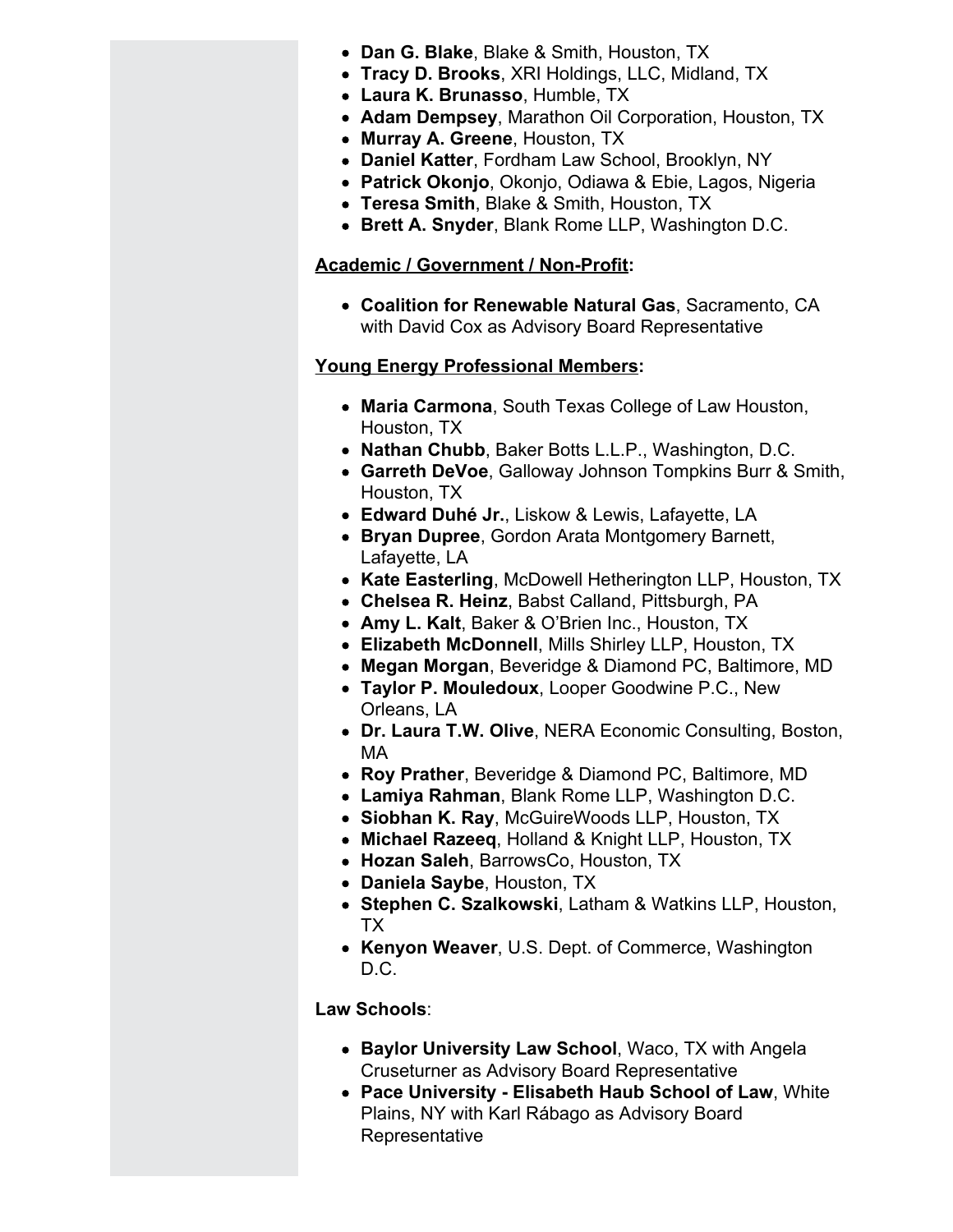## **Members in the News**



Womble Bond Dickinson has added to its new Houston office a veteran local energy/environmental litigation partner, **Tony Guerino**. Guerino brings more than 20 years of experience in energy and environmental litigation involving oil exploration and production disputes.



Trial lawyer and IEL Leadership Class member, **Bryon A. Rice**, previously with Beck Redden LLP, is now a Shareholder in Hicks Davis Wynn PC. Bryon will continue to handle a variety of litigation matters, including commercial disputes, business and partnership disputes, and personal injury defense matters in energy and energy related industries.



McKool Smith, one of the nation's leading trial firms, has announced that veteran trial lawyer **William D. ("Willie") Wood** has joined the firm as a Principal in its Houston office. Willie is one of the nation's most prominent energy trial lawyers and represents both plaintiffs and defendants in complex business disputes and arbitration matters throughout the United States and internationally with an emphasis in Mexico, and throughout Latin America.



**Justin Tschoepe** has joined McKool Smith as a Principal in its Houston office. Together with Willie Wood and Lauren Varnado, Justin will be launching the firm's energy litigation practice.



**Steven Messer** and **Robert Woods**, associates with Yetter Coleman LLP, are recognized as 2019 "Texas Rising Stars" by Thomson Reuters' *Super Lawyers* in business litigation and energy & natural resources, respectively. Each year, no more than 2.5 percent of lawyers under 40 in the state are selected to receive this honor.

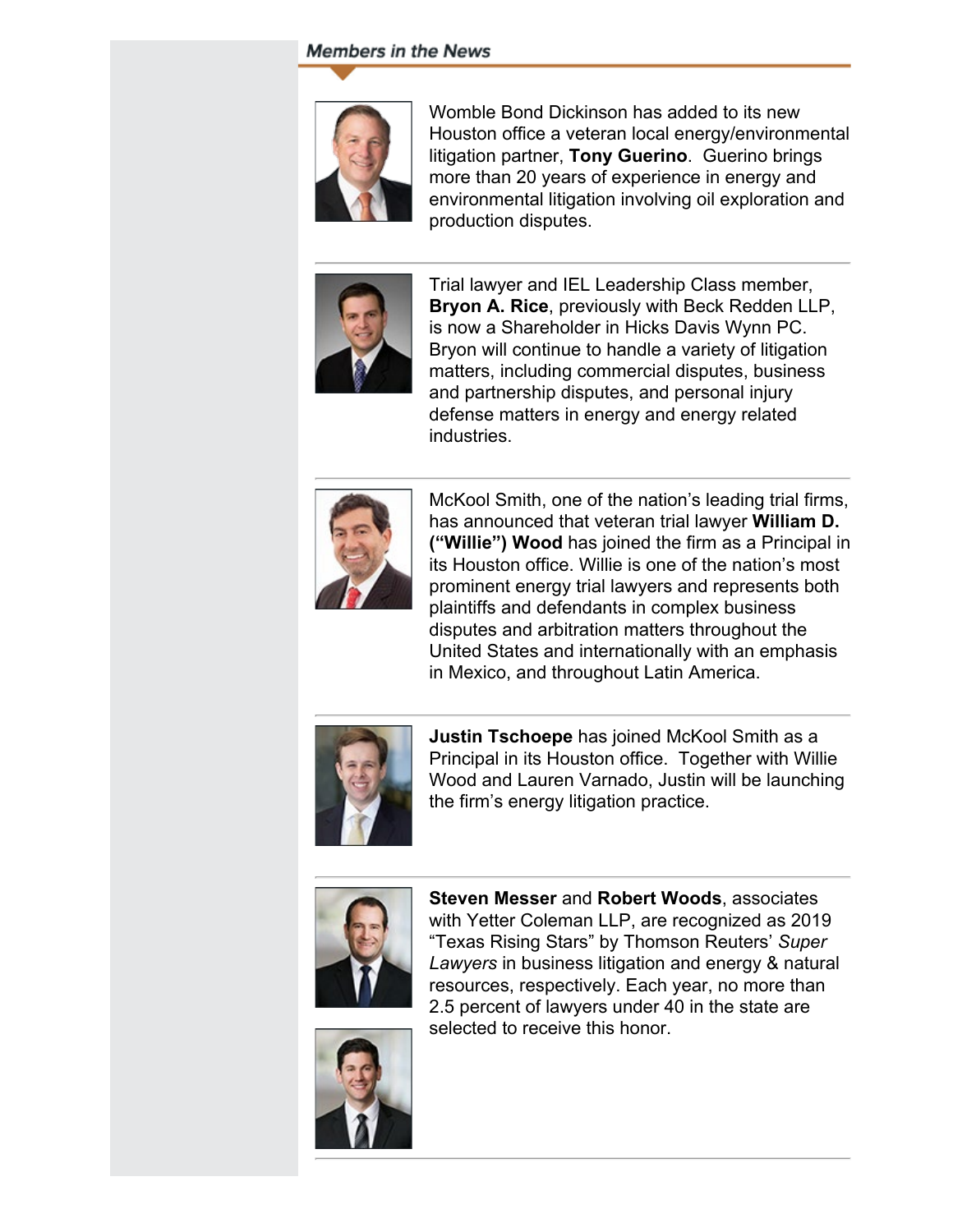**If you have an article or a member news item for a future issue of this publication, or any questions regarding IEL's publications, please contact IEL's Associate Director, [Vickie](mailto:vadams@cailaw.org?subject=Publications) [Adams.](mailto:vadams@cailaw.org?subject=Publications)**

**Did you know?** IEL is on **Twitter**, **[LinkedIn](https://linkedin.com/company/institute-for-energy-law)** and **Facebook** posting pictures and program updates. Connect with us today!

#### **IEL News**

Below are a few events hosted by our Practice Committees. We will continue to update members regarding new events as they arise.

**Want to make sure you're on a particular committee?** Email  $i$ el@cailaw.org and we will ensure you're on that committee's roster.

- **Alternative & Renewable Energy** The Alternative & Renewable Energy Committee will have calls on July 22 and October 21 at 11:00 am Central. More information regarding the calls will be sent to the committee members in the future.
- **International** More information regarding committee meetings will be sent to committee members in the coming months.
- **Litigation & Dispute Resolution** IEL will soon make available to members a new webinar on fundamental technical issues at play in groundwater contamination litigation. John Connor, President of GSI Environmental Inc., is joined by his colleagues David Adamson, and Lisa Molofsky, along with moderator Megan Nishikawa of King & Spalding LLP. GSI Environmental Inc. is an engineering and science consulting firm. Dr. Connor specializes in environmental site investigation among other issues. Ms. Molofsky is a professional geologist specializing in sources of variability in groundwater modeling. And Dr. Adamson is a principal engineer specializing in subsurface contamination, including chemical "fate" and transport.

The webinar covers each of these areas along with basic fundamentals of hydrogeology and groundwater modeling. Topics include the formation and migration of contaminant plumes in groundwater, chemical transformation in groundwater, the methods and limitations of groundwater modeling, groundwater remediation, and key "watchouts" when reviewing work by opposing counsel's hydrogeologist.

The next calls for the Litigation & Dispute Resolution Committee will take place August 15 and October 17 at 11:00 am Central. More information will be sent out to committee members closer to the dates of the calls.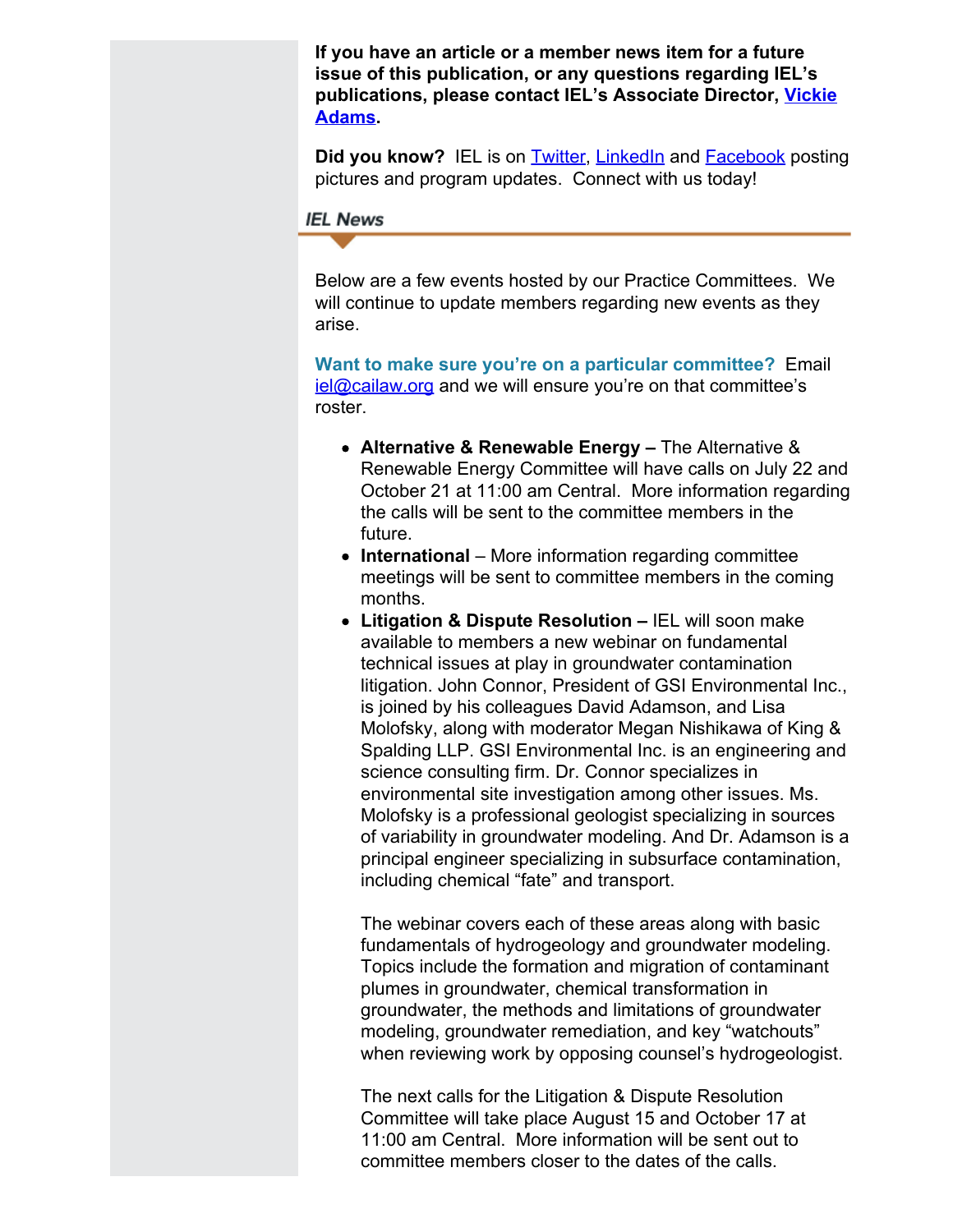- **Oil & Gas** Quarterly calls for the Oil & Gas Committee are May 16, August 15, and November 15 at Noon Central. If you are part of this committee and would like to join the call, more information will be sent out closer to the date of each call.
- **Oilfield Services** The next call for the Oilfield Services Practice Committee is being planned. More information will be sent to committee members in the coming months.
- **Young Energy Professionals** The Young Energy Professionals Committee met in person on April 10 at the 3<sup>rd</sup> National Young Energy Professionals' Law Conference. The committee will be having additional calls in the future regarding particular projects and subcommittees.

IEL's strategic planning committees also meet quarterly to discuss the progress of the committees and how each committee can better serve our membership.

## **Upcoming Programs**

- **[The Current Oil & Gas Landscape in Argentina:](http://www.cailaw.org/institute-for-energy-law/events/2019/oil-gas-argentina-webinar.html?utm_source=Informz&utm_medium=Email&utm_campaign=Event+Details) [Considerations for 2019](http://www.cailaw.org/institute-for-energy-law/events/2019/oil-gas-argentina-webinar.html?utm_source=Informz&utm_medium=Email&utm_campaign=Event+Details) - Live 60 minute Webinar -** May 8 at 10:30 am Central
- **6th [Mergers & Acquisitions in Energy Conference](http://www.cailaw.org/institute-for-energy-law/events/2019/mergers-and-acquisitions.html?utm_source=Informz&utm_medium=Email&utm_campaign=Event+Details) -** May 21 in Houston
- **[Offshore Energy Law Conference](http://www.cailaw.org/institute-for-energy-law/events/2019/offshore-energy.html?utm_source=Informz&utm_medium=Email&utm_campaign=Event+Details)** May 22 in Houston
- **[19th Institute for Natural Resources Law Teachers](http://www.cailaw.org/institute-for-energy-law/events/2019/institute-for-natural-resources-law-teachers.html?utm_source=Informz&utm_medium=Email&utm_campaign=Event+Details)** May 29-31 in Missoula, Montana
- **10th [Law of Shale Plays Conference](http://www.cailaw.org/institute-for-energy-law/events/2019/law-of-shale-plays.html?utm_source=Informz&utm_medium=Email&utm_campaign=Event+Details)** September 4-5 in **Pittsburgh**
- Check out our online [Programs Calendar](http://www.cailaw.org/institute-for-energy-law/programs-calendar.html?utm_source=Informz&utm_medium=Email&utm_campaign=Event+Details) for more upcoming events!

**Have you heard the buzz about our Leadership Program and you're wondering what it's all about? Check out the [Leadership Class page on our website](http://www.cailaw.org/institute-for-energy-law/leadership-class/index.html?utm_source=Informz&utm_medium=Email&utm_campaign=Event+Details) for a full description of the program. Applications for the 2nd class are due May 31.**

**Is your CLE deadline quickly approaching and you're running a little short on time?** Check out our on-demand webinars [I Drink Your Milkshake; Wind Farm Wakes and the Law,](http://www.cailaw.org/institute-for-energy-law/onlineeducation/2019/drink-your-milkshake-webinar.html?utm_source=Informz&utm_medium=Email&utm_campaign=Event+Details) [Oil and](http://www.cailaw.org/institute-for-energy-law/onlineeducation/2018/oil-gas-litigation-webinar.html?utm_source=Informz&utm_medium=Email&utm_campaign=Event+Details) [Gas Litigation: Persuading Millennials \(and Other Cohorts\) in Light](http://www.cailaw.org/institute-for-energy-law/onlineeducation/2018/oil-gas-litigation-webinar.html?utm_source=Informz&utm_medium=Email&utm_campaign=Event+Details) [of Fake News and Alt Facts](http://www.cailaw.org/institute-for-energy-law/onlineeducation/2018/oil-gas-litigation-webinar.html?utm_source=Informz&utm_medium=Email&utm_campaign=Event+Details) and [Predevelopment Issues in the](http://www.cailaw.org/institute-for-energy-law/events/2018/predevelopment-issues-webinar.html?utm_source=Informz&utm_medium=Email&utm_campaign=Event+Details) [Renewable Space](http://www.cailaw.org/institute-for-energy-law/events/2018/predevelopment-issues-webinar.html?utm_source=Informz&utm_medium=Email&utm_campaign=Event+Details)! Texas MCLE Credit is available.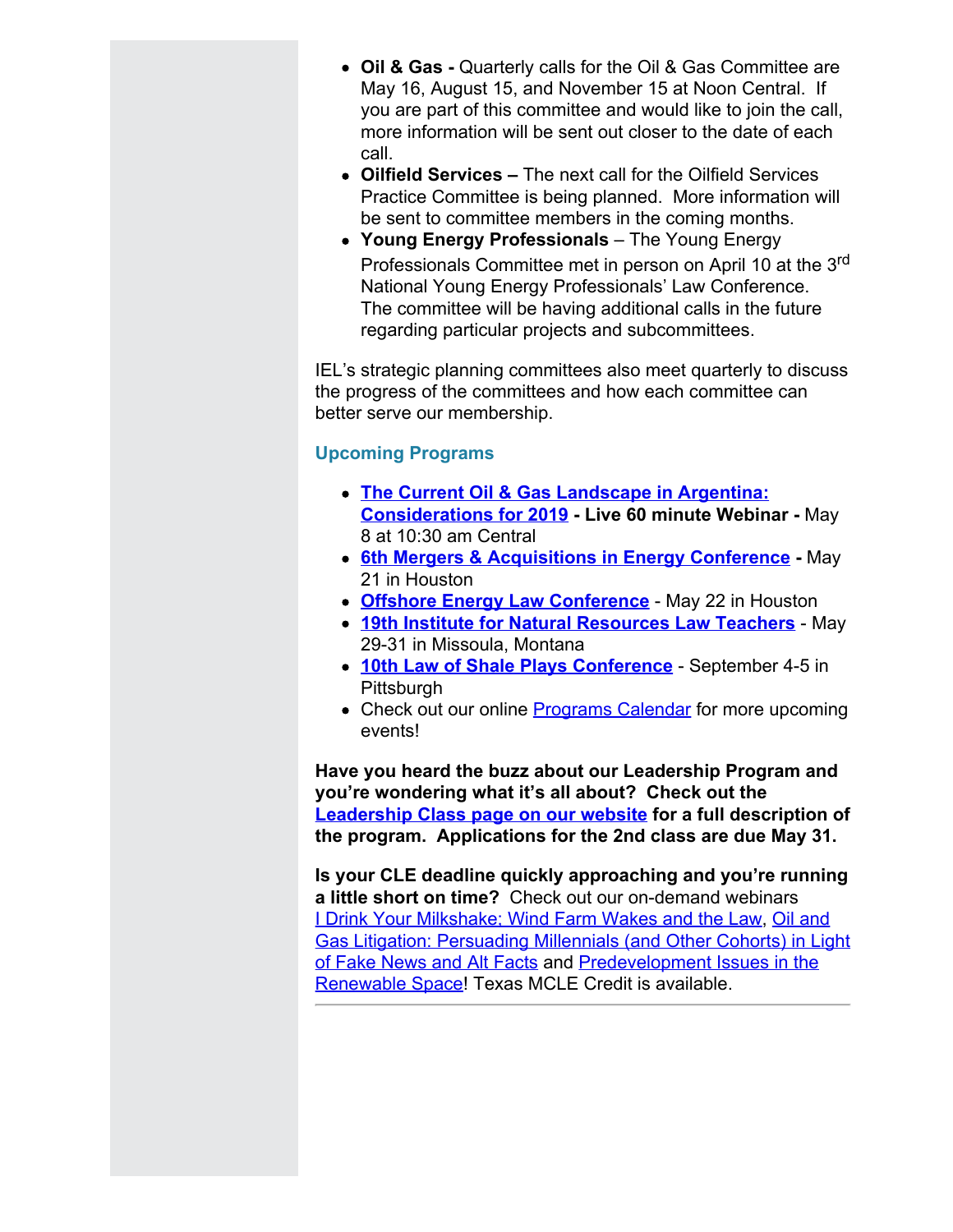

## **Milestone Achieving IEL Oil & Gas Law Conference**

The Institute for Energy Law's 70th Annual Oil and Gas Law Conference had a fantastic year with huge milestones! The 2019 Conference was the **70th** Annual Oil and Gas Law Conference and it featured the **50th** annual John Rogers Award. In addition, this longest-running oil and gas law CLE conference in the country had an impressive turnout with 460 in attendance!

The February 21-22, 2019 program held in Houston attracted energy law practitioners and other energy professionals from 21 states and 5 foreign countries. Conference Co-Chairs Kimberly Phillips and Mark Robeck designed a stellar educational program featuring diversity in the topics and the speakers. The two-day program offered a total of 21 presentations on subjects pertaining to [multiple energy practice areas](http://www.cailaw.org/institute-for-energy-law/events/2019/oil-gas-law-conference.html?utm_source=Informz&utm_medium=Email&utm_campaign=Event+Details).

The women and men making the presentations shared their expertise as well as their different perspectives based on their varied experience and roles in the energy business, in government, as energy law professors and as energy law practitioners in in-house law departments and law firms.

Not surprisingly, this Conference attracted a similarly diverse audience. Attendees included energy law practitioners of varying experience levels active in different energy-related practice areas. Also, the audience reflected representation of a variety of workplaces including different sizes of law firms and in-house law departments. Again this year, distinguished energy law professors were in attendance as were a number of law students from several different law schools.

The impressive level of interest in the Conference topics was apparent in the content of the numerous questions submitted electronically by attendees during the presentations. It was clear attendees enjoyed using technology to get real-time answers and commentary from the speakers.

As is customary, this year's event provided multiple social and networking opportunities to renew connections with colleagues and get acquainted with other attendees. This year's event received the support of many generous sponsors and attendees had the convenient opportunity to visit sponsor exhibits to network and gain information of interest to energy law practitioners and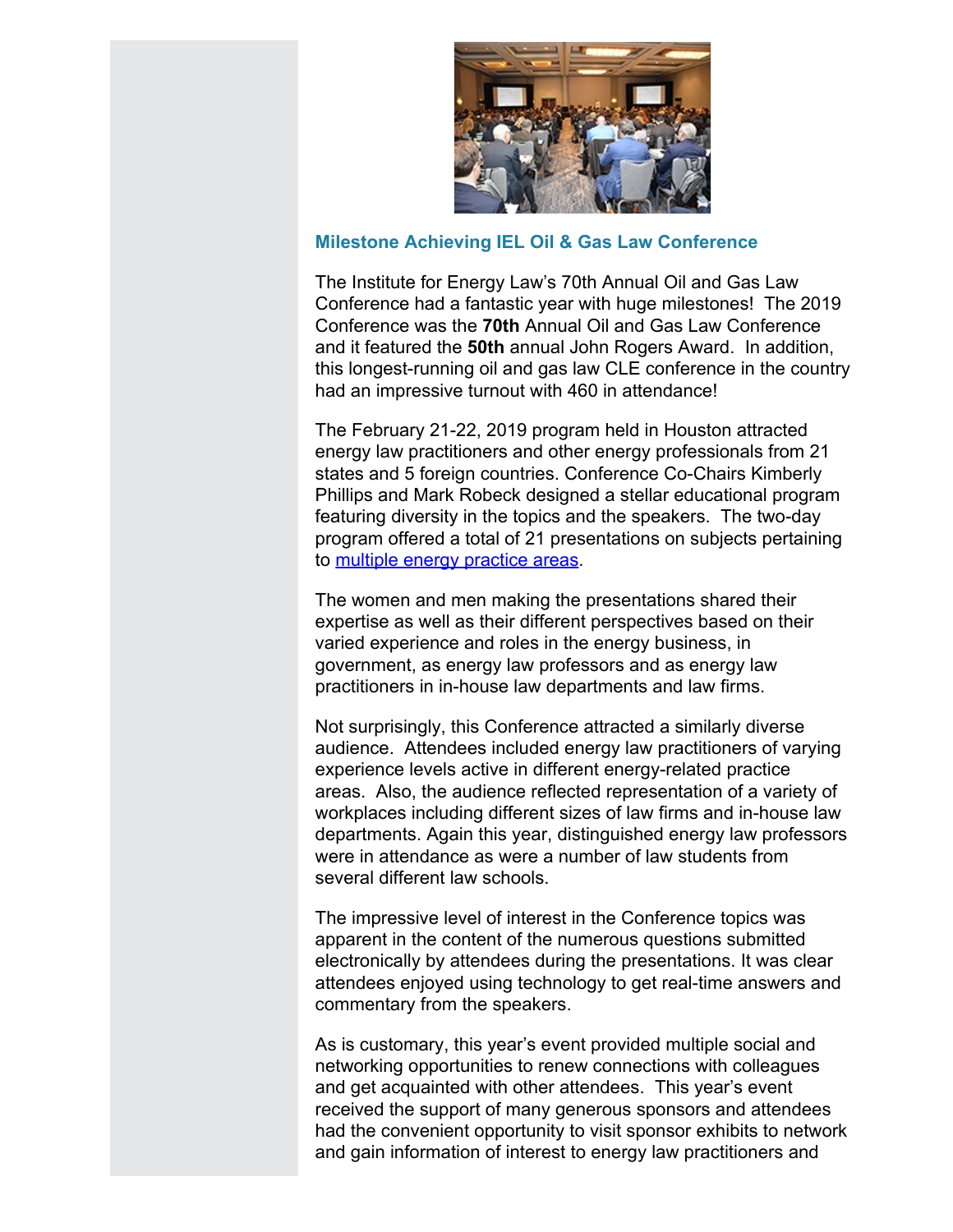other energy professionals. The diverse community of colleagues at the Conference provided valuable opportunities for attendees to learn through their interactions and to strengthen professional relationships.

Extra networking opportunities, informative presentations and more good food were available at the Conference's special events --- the John Rogers Award Dinner honoring John Hess, CEO of Hess Corporation, and the Deans of Oil and Gas Practice Lecture and Luncheon featuring David F. Asmus, Sidley Austin LLP. The transcript of David Asmus' Lecture, "Ten Cases That Surprised the Oil & Gas Industry", is available on the IEL [website](http://www.cailaw.org/media/files/IEL/Remarks/dasmus-deans-2019.pdf). In addition, on the eve of the Conference, the popular and always enjoyable Advisory Board Dinner provided an opportunity for **IEL** [Advisory Board members](http://www.cailaw.org/institute-for-energy-law/our-members/advisory-board.html?utm_source=Informz&utm_medium=Email&utm_campaign=Event+Details) to gather with colleagues following the afternoon's information-packed Annual Advisory Board Meeting and Practice Committee Meetings.





## **New Location – Same Great Conference – National Young Energy Professionals' Law Conference Hits 3**

In its first two years of existence, the Institute for Energy Law's National Young Energy Professionals' Law Conference grew into the premier conference for young energy professionals while enjoying the sights and sounds of the Big Easy. For its third year, the conference hit a new stride in a new location and environment, San Antonio, Texas.

This conference allows young energy professionals—classified as under 40 years of age, but we don't card—to network with similarly situated in-house, law firm, and other professionals in a much more relaxed setting while having a day and a half of substantive law and professional development programming.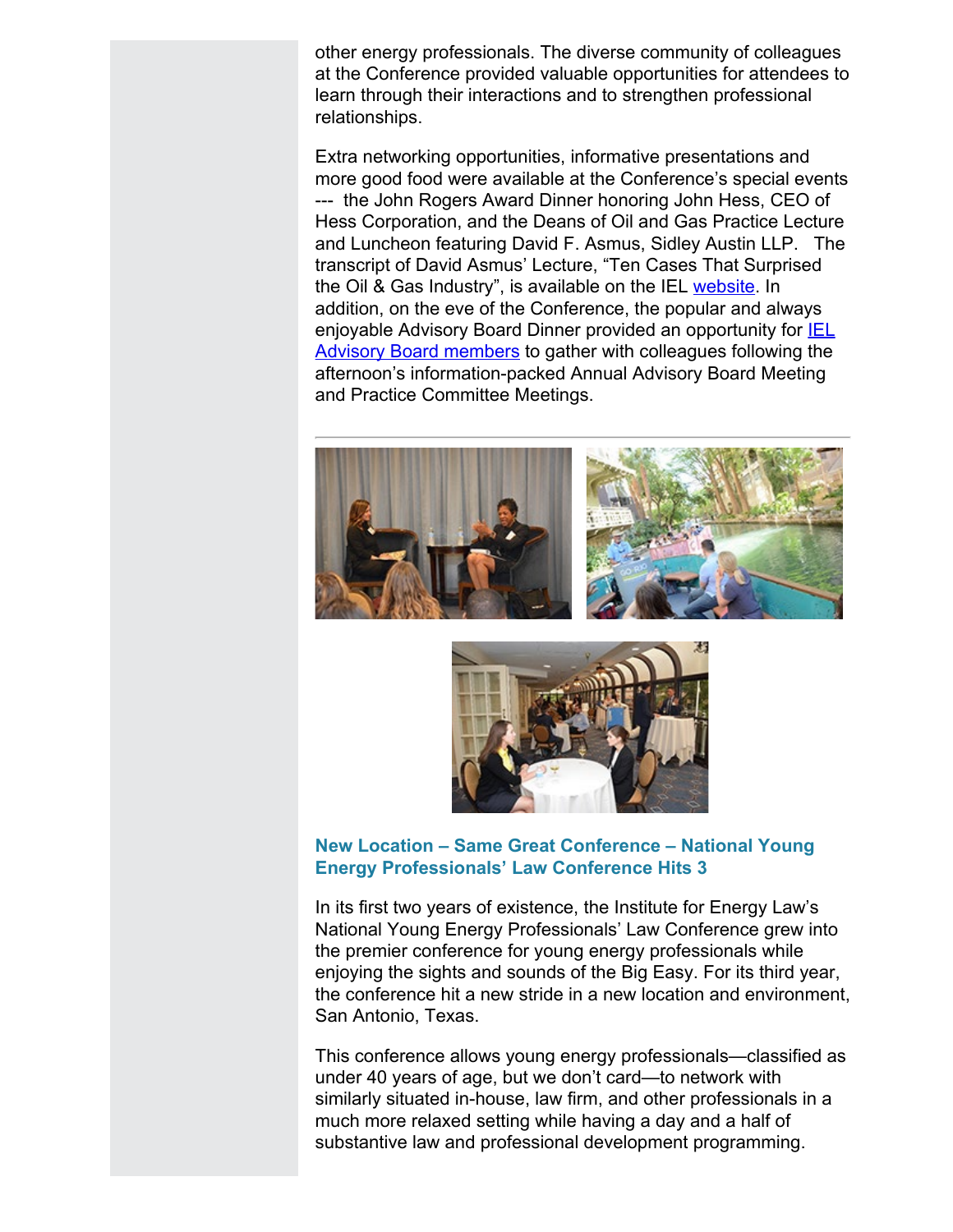Happening over April 10-12, in sunny San Antonio, the conference featured unique social events, such as a guided tour of the worldfamous Alamo and a cruise up the river along the beautiful San Antonio Riverwalk. The first allowed out-of-state attendees--and at least one in-state attendee who has repeatedly been criticized for never visiting the Alamo—an opportunity to learn about the battle of the Alamo and historical and ongoing activities to preserve the compound. The river cruise allowed attendees to relax with other attendees as they leisurely cruised from downtown to the welcome reception at the new Pearl District, including going through river locks.

One of the best things about this conference is the energy. The attendees come to the conference looking to meet new people, renew friendships, talk shop, talk family, and relax with others who face similar and different professional experiences and challenges. They stay all three hours for the reception or dinner and then continue the conversation at other venues. This year—in a new conference addition—over sixty attendees also participated in a speednetworking session. IEL and its Young Energy Professionals' Committee strive to ensure that the conference and IEL is a welcoming place for all young energy professionals and to make it easy for new attendees to engage with other attendees.

The conference is not simply networking though. It kicked off with Judge Carl J. Barbier offering words of advice and then a wellrounded in-house panel that featured not only the legal perspective, but also the opinions of one in-house attorney who moved to the business side of the industry. The conference featured emerging legal issues, such as a presentation by attorneys from Chevron and ExxonMobil on climate change litigation, and a separate presentation on Trends of LNG. Overall, the conference featured fifteen separate sessions from a diverse faculty on key legal issues being faced in the industry, issues unique to parts of the industry, and guidance on career development.

One highlight of the program was the luncheon presentation, which featured Shell Oil's Lauren Woodard interviewing Ethel J. Johnson of Morgan, Lewis & Bockius. Ms. Johnson provided great guidance for young lawyers about taking responsiblity for your own career, using her own personal challenges and mindset she faced or had to change in developing professionally. She also offered insight into issues she has experienced in her employment law practice, including discussing the #metoo movement, her expansion into pharmaceutical/products liability litigation, and differences she sees in how energy companies handle litigation compared to other industries. Attendees described this session and Ms. Johnson as "candid, relevant, inspirational, practical [and] [a]wesome." As one attendee noted, Ms. Johnson offered a perspective that was interesting and authentic that varied from the broader general responses you usually get from attorneys.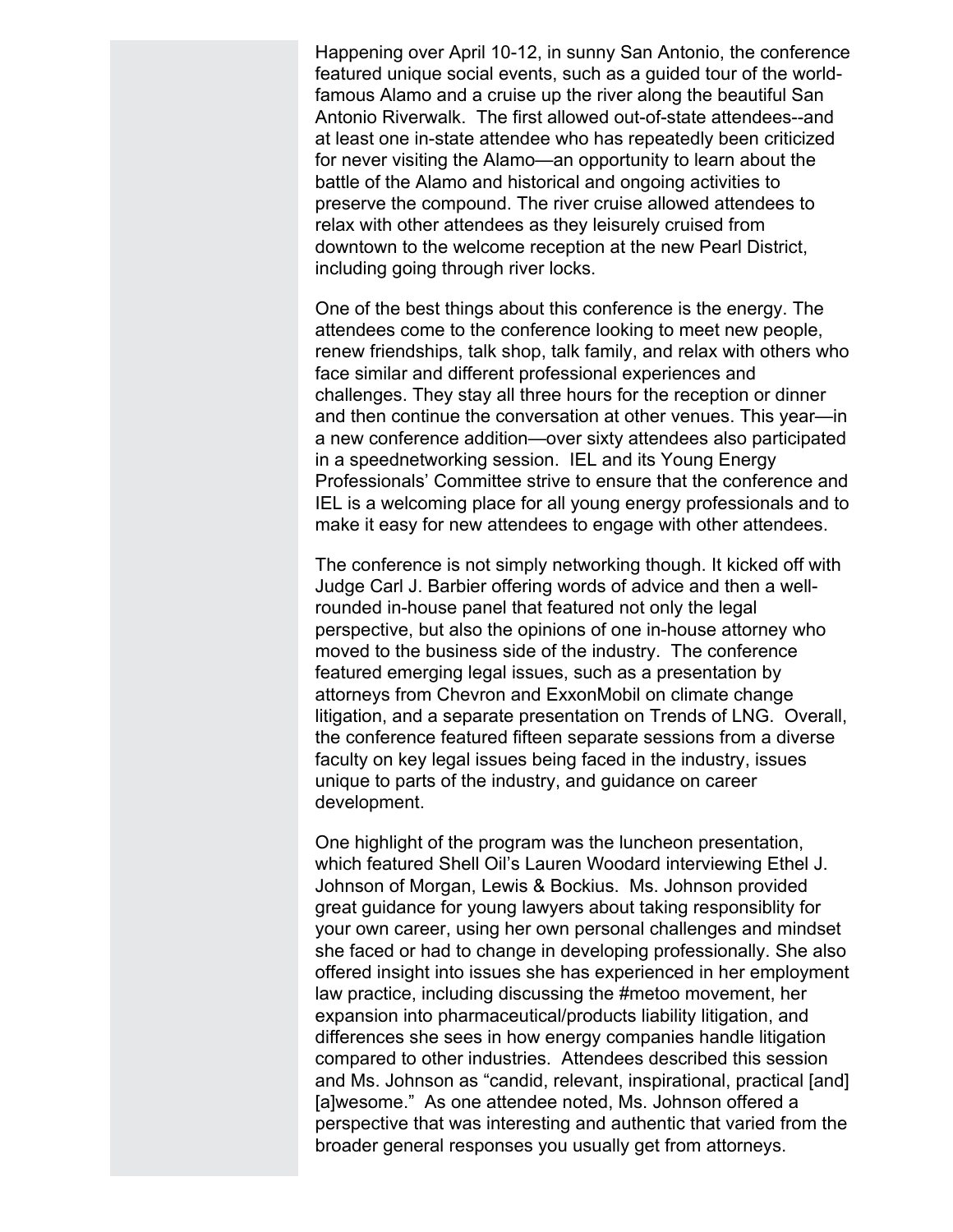In its three years of existence this conference has become a fan favorite and one of—if not the best—conferences for energy industry legal professionals. The mix between networking and getting to know other professionals with similar, and different, perspectives, and the substantive programming is perfect and provides something for everyone.

If you have not attended the conference yet, be sure to keep an eye out for the conference in the spring of 2020. The date and location of the conference will be set in the next few months.

**Industry News** 

*IEL will be featuring law student articles in upcoming editions of The Energy Law Advisor. If you are a student or know a student who would like to submit a paper to be considered, please email [Vickie Adams](mailto:vadams@cailaw.org). Below is the first article in this new law student series.*

## *IMO 2020: A Ticking Time Bomb for Energy Compliance*

Next year, the world's entire fleet of maritime vessels will have to make drastic changes in the fuel that they use, and suppliers of that fuel will have to make sweeping changes as well. With ship owners putting off retrofitting in hopes of regulatory relief, and fuel refiners waiting for ship owners to convert to new fuel blends, the time needed to comply with the changes is quickly evaporating. In 2016, the International Maritime Organization enacted regulations set to take full effect in 2020. Once in place these regulations will lower allowable sulfur content of fuel oil from 3.5% to 0.5%. With only one year left to convert to the new fuel standards, ship owners around the world will have to make major alterations. With limited options available for compliance, all of which are expensive, difficult to execute, and time consuming, the race for compliance is quickly coming to an end. **[Read more](http://www.cailaw.org/media/files/IEL/Publications/2019/starnes-vol13no2.pdf)**.

By Raylee Starnes, Candidate for Juris Doctor May 2019, SMU Dedman School of Law

## *Operator Beware: Your New Mexico Contract May Not Mean What it Says*

This article addresses New Mexico-specific doctrines of contract interpretation that operators expanding their activities in the region may not expect, and offers related considerations. **[Read more](http://www.cailaw.org/media/files/IEL/Publications/2019/mureen-vol13no2.pdf)**.

By Jon Mureen and Brent Owen, Squire Patton Boggs

*Burlington: Texas' Latest Word on Deducting Post-Production Costs From Royalties*

Deductions of post-production costs from royalties were again the